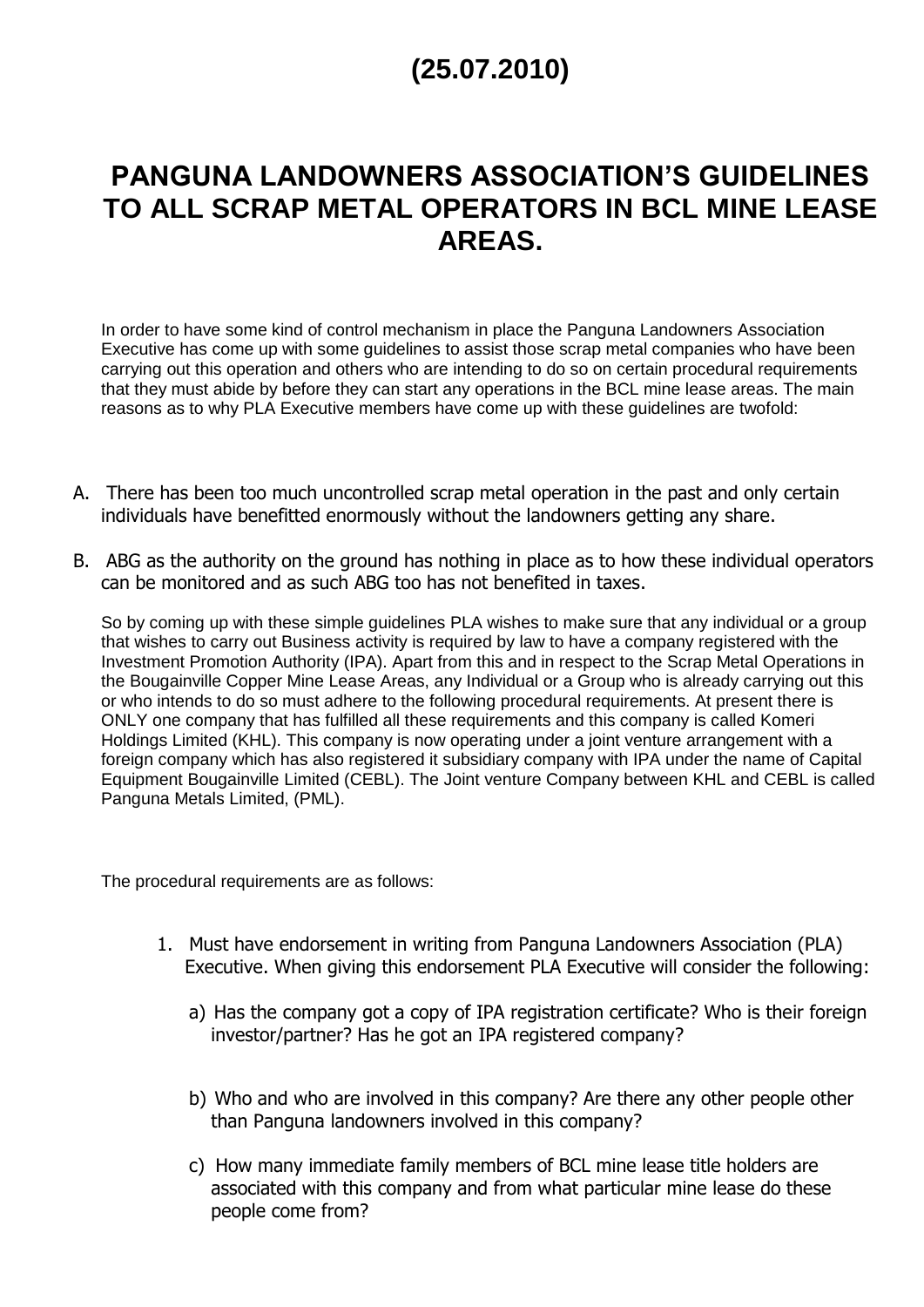- d) What percentage of the Gross sales value (after tax) from this company will go towards the PLA established trust account through KHL towards community projects and also to support the work of PLA? There has to be consultation with KHL and PLA management so as to come to some amicable understanding as to how this particular company will carry out its operations and in what specific area of the BCL mine leases.
- 2. Must have the endorsement from ABG. In order to get this far the company intending to carry out scrap metal operation in the BCL mine lease areas will have to:
	- a) Have in hand the copy of the PLA Executive's endorsement;
	- b) Secondly have a copy of the IPA registration certificate. The foreign partner too must have IPA registered company that will go into partnership with the local company;
	- c) A company works plan including the financing aspect of the operation. What the joint venture partnership arrangement is. The name of the joint venture company and how it is structured. Is it registered with Internal Revenue Commission? If so what is the company's GST number?
	- d) Include all the particulars of the foreign partner company and its previous other operations anywhere in other parts of the world. Provide financial details in order to show that it has the financial capacity to sustain the joint venture arrangement during the preparatory stages of the operations;
	- e) Individual foreign company personnel must have valid Business Visas in the initial stages and later must have a valid Work Permit. Further to this all expatriate individuals will be screened as to their personal historical background;
	- f) Any other requirements that ABG may want the company to provide. Having satisfied that everything is in order ABG will give its endorsement to the company.
- 3. Armed with both PLA and ABG's endorsements the company must consult with BCL. If all of the above is in order BCL will give its official recognition in writing as a Panguna Landowners company and will assign to it a specific mine lease area to carry out its scrap metal operations.
- 4. National Government agencies. The company has now got endorsement from PLA, ABG and BCL and it now time to make sure it complies with the relevant National Government online agencies and these are: